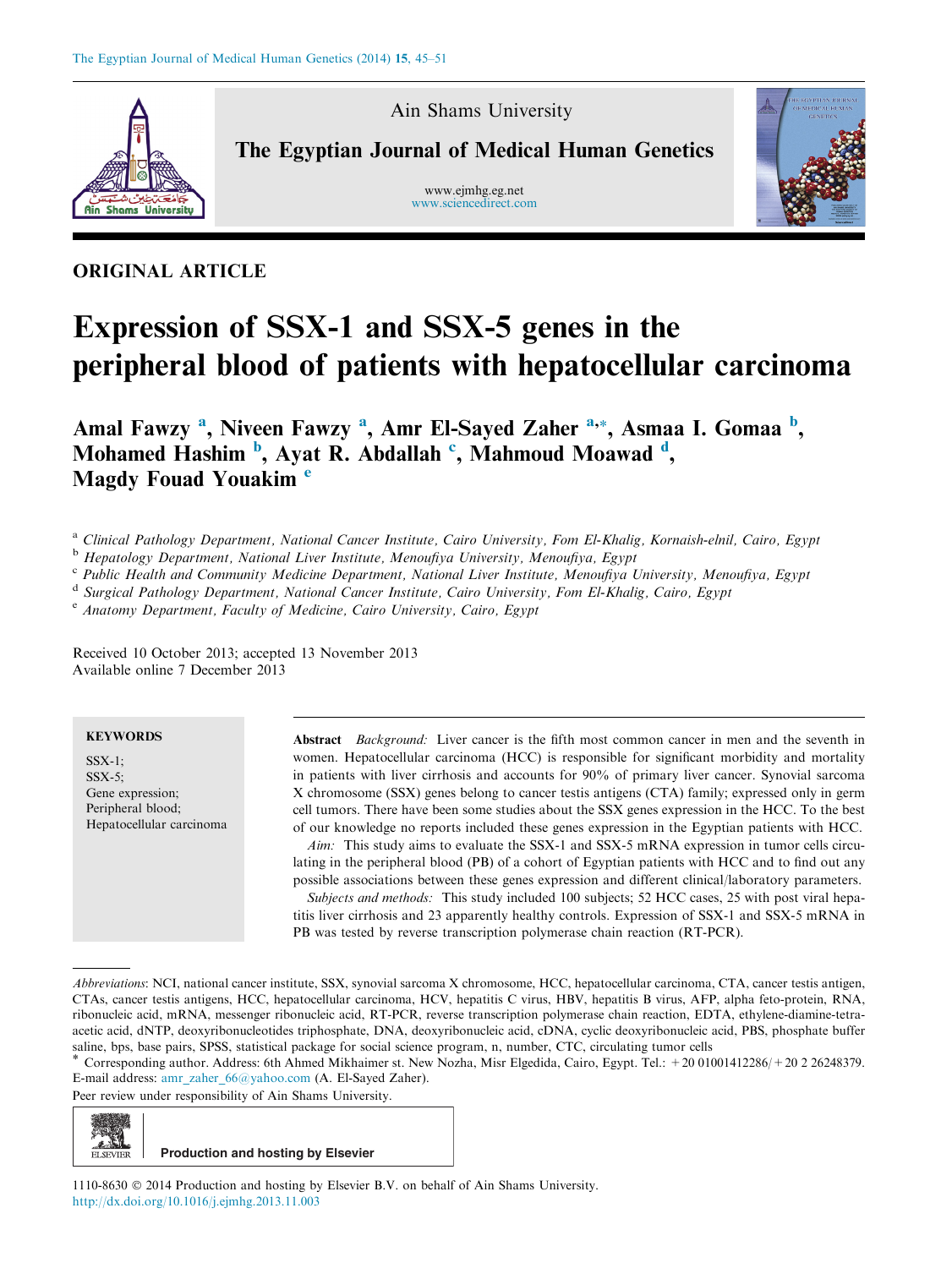Results: SSX-1 and SSX-5 mRNA were expressed in 40.4% and 36.5% of the HCC patients, respectively. SSX-1 and/or SSX-5 were not detected in healthy controls or cirrhotic patients. Neither SSX-1 nor SSX-5 expression showed an association with Alfa-Fetoprotein (AFP) levels, tumor size, tumor differentiation, hepatitis B infection and Bilharziasis ( $P > 0.05$ ).

Conclusion: SSX-1 and SSX-5 mRNA are specifically expressed in tumor cells circulating in PB of HCC patients and thus could be used as easy access, simple method molecular markers for early diagnosis of HCC patients in Egypt.

© 2014 Production and hosting by Elsevier B.V. on behalf of Ain Shams University.

#### 1. Introduction

Liver cancer is the fifth most common cancer in men and the seventh in women [\[1\]](#page-5-0). During the past 20 years, the incidence of HCC has tripled while the 5-year survival rate remained below 12%. HCC is responsible for significant morbidity and mortality in patients with liver cirrhosis and accounts for  $90\%$  of primary liver cancer [\[1,2\]](#page-5-0). Most of HCCs in the world occur in the setting of cirrhosis and over half-million people develop liver cancer every year and an almost equal number die of it [\[3\].](#page-5-0) HCC is one of the most aggressive cancers. Less than 10% of the patients, who show progression to the terminal stage, have one year survival [\[4\]](#page-5-0). In Egypt, liver cancer is considered a major health problem. According to the Egyptian NCI registry, held from January 2002 to December 2003, liver cancer ranked the 2nd most common cancer site, after bladder cancer, in males (11.3% of the newly diagnosed cases) and ranked the 7th cancer site, 3.7% of the newly diagnosed female cases. Ninety percent of these liver cancers were diagnosed as HCC [\[5\].](#page-5-0) This may be attributed to the high prevalence rate of HCV infection in Egypt [\[6,7\];](#page-5-0) the main etiological factor in this population.

The SSX gene family, which was originally identified as fusion partners to the SYT gene in synovial sarcomas, consists of 9 subtype genes (SSX 1–9). The known SSX family members share high homology at the protein and DNA level. Also, naturally occurring serologic responses mounted by cancer patients against one SSX family member cross-react with other members of the family [\[8\]](#page-6-0). They are also capable of eliciting spontaneously humoral and cellular immune responses in cancer patients, and are potentially useful targets in cancer vaccine-based immunotherapy [\[9\].](#page-6-0) The expression of the SSX-1 and SSX-5 genes in normal tissues is found to be limited to testis, and they are expressed at a low level in the tissue of thyroid, but expressed at a different frequency in many other kinds of tumors [\[9,10\].](#page-6-0) Other researchers suggested that there is a close relationship between the expression of the SSX-1 gene and the occurrence of metastasis, recurrence and prognosis of tumors [\[11\]](#page-6-0). There have been some reports about the expression of SSX-1 and SSX-5 genes in HCC [\[9\]](#page-6-0). Mean-while, up to our knowledge, none of these studies included any data about the Egyptian patients with HCC. Therefore, the aim of this work was to investigate the SSX-1 and SSX-5 mRNA expression in tumor cells circulating in the peripheral blood of a cohort of Egyptian patients with HCC. Also, the study aimed to find out any possible associations between these genes expression and different clinical/laboratory parameters.

#### 2. Subjects and methods

# 2.1. Subjects

This study included 100 subjects collected during the time period from October 2012 to February 2013. They were divided into three groups; the first group included 52 patients who were recruited from the oncology outpatient clinic at the National Cancer Institute – Cairo University. Similar to previous studies these 52 patients were preliminary diagnosed as HCC according to noninvasive diagnostic criteria obtained by imaging modalities  $[12-14]$  and, whenever possible, were confirmed by the gold standard histopathological examinations. Patients with any cancer other than HCC, as well as those with septicemia, chronic inflammatory disorders or chronic heart disease were excluded from this study. The second group included 25 patients who were recruited from the National Liver Institute – Menoufiya University and were suffering from post HBV and/or HCV liver cirrhosis as confirmed by their clinical examinations, radiological findings and serological tests for hepatitis viral markers. The third group included 23 apparently healthy normal subjects who were considered as the control group. These subjects had normal liver function tests and were sero-negative for hepatitis B and C markers. All 100 subjects included in this study were proved to have healthy thyroid gland based on free clinical examination and normal routine thyroid function tests. Male patients and healthy male subjects, in addition, appeared clinically to have normal testicles. This study was approved by the local institutional review board (ethics committee) as this work was carried out in accordance with the Code of Ethics of the World Medical Association (Declaration of Helsinki) for experiments involving humans. Also written informed consents were obtained from all participating subjects before they were enrolled into the study. The clinical data and laboratory results (like serum AFP levels, tests for Bilharziasis and PCR for viral hepatitis B and C) were all collected from the patient's medical files.

### 2.2. Methods

All patients and control groups were submitted to:-

#### 2.2.1. Sampling and RNA extraction

Peripheral blood samples (10 mL in EDTA), were collected. Nucleated cells were isolated by the osmotic red blood cell lysis method and the resulting cell pellets were stored at  $-80$  °C until RNA extraction. Total RNA was extracted from the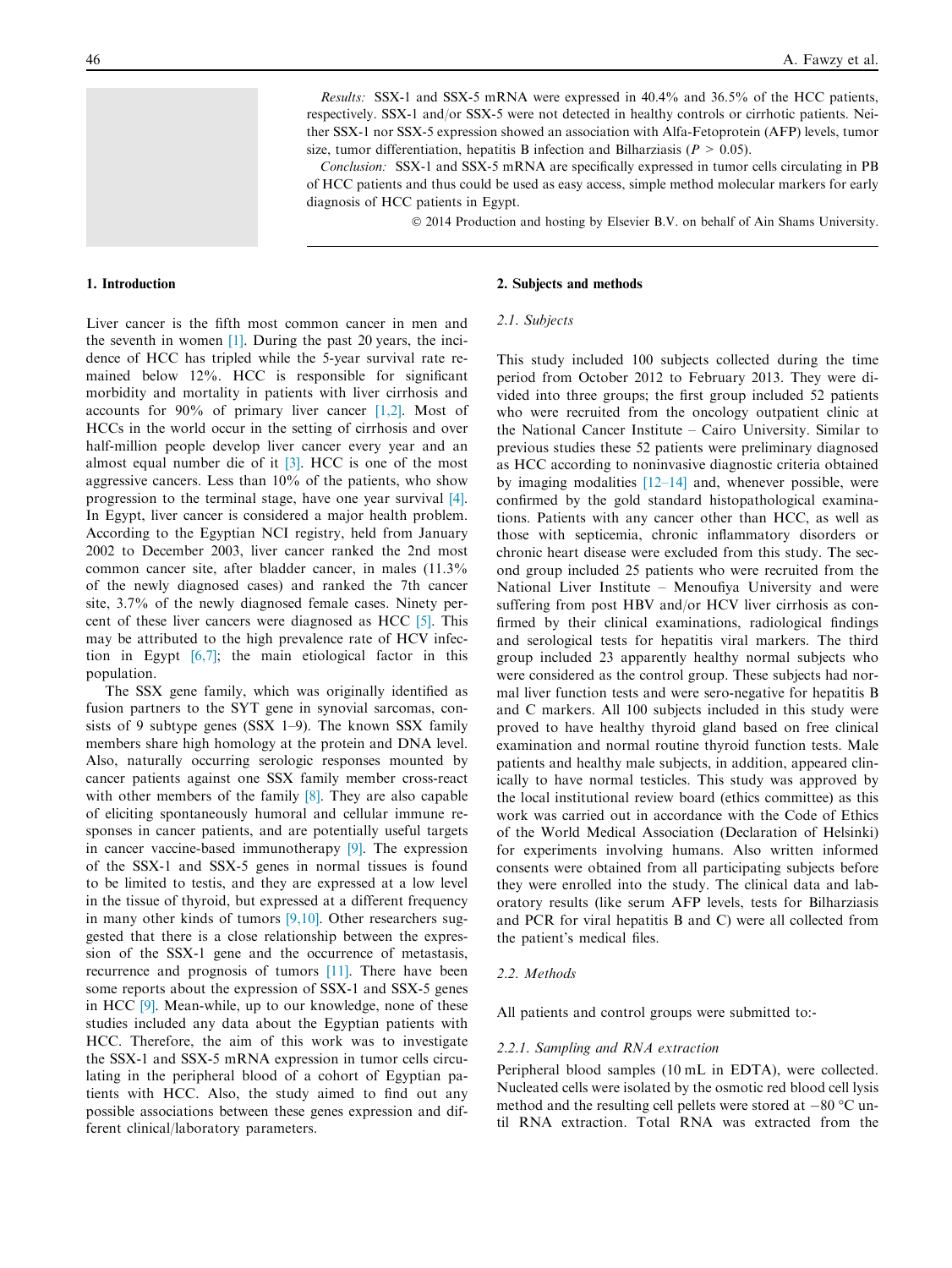<span id="page-2-0"></span>nucleated cells according to the manufacturer's instructions, using QIAamp RNA Blood Mini Kit (Qiagen, Valencia, CA, and USA). RNA concentration was determined by measuring the absorbance at 280 nm and stored at  $-80^{\circ}$ C. RNA integrity was checked by gel electrophoresis and ethidium bromide staining.

# 2.2.2. Reverse transcription polymerase chain reaction (RT- $PCR$

The primer sequence of the selected genes and  $\beta$ -actin (Promega, USA) are illustrated in Table 1. To avoid a false positive outcome resulting from contaminating genomic DNA, we amplified by primers selected the different exons as described by Lu et al. [\[9\].](#page-6-0) Two ug of RNA was subjected to reverse transcription with random primers using the GeneAmp Gold RNA PCR Reagent Kit (Applied Biosystems, Carlsbad, CL, USA) according to the manufacturer's instructions. The cDNA integrity was checked using  $\beta$ -actin amplification as a control gene. The PCR amplification reaction contained  $10 \mu L$  of a 1:5 dilution of reverse-transcribed products,  $2 \mu L$  each of 15  $\mu$ mol/L specific primers (sense and antisense), 2  $\mu$ L of 10 mmol/L dNTP mixture (dATP, dGTP, dCTP, dTTP),  $2 \mu L$  each of 10  $\mu$ mol/L  $\beta$ -actin, 2.5 U Taq DNA polymerase and PCR-buffer solution. The total volume was brought to 50 lL using distilled water. For confirmation, the PCR amplifications were performed in duplicates for each sample; using a thermocycler (T-personal Biometra) and under the following conditions: For SSX-1: denaturation (94  $\degree$ C for 45 s), annealing (54 °C for 45 s) and extension (72 °C for 60 s). For SSX-5: denaturation (94 °C for 45 s), annealing (52 °C for 45 s), and extension (72  $\degree$ C for 45 s). Products were subjected to 35 cycles of amplification, followed by a final extension of 15 min at 72 °C. The PCR products were resolved on Ethidium bromide-stained 2.0% Agarose gel and photographed under ultra-violate light illumination, (Figs. 1 and 2). The length of the PCR products of SSX-1 and SSX-5 were 422 and 314 base pairs (bps), respectively.

# 2.3. Statistical analysis

Data have been collected and entered into the computer using SPSS (Statistical Package for Social Science) program for statistical analysis (version 17; Inc., Chicago. IL). Chi-square test has been used to measure the association between qualitative variables. Fisher exact test has been used for  $2 \times 2$  qualitative variables when more than 25% of the cells had an expected count less than 5. P-value was considered statistically significant when it is less than 0.05.



Lanes 2 & 3: ß -actin positive (160 base pairs) Lane 4: SSX-1 negative Lane 5: SSX-1 positive (422 base pairs) Lane 6: Negative control for SSX-1

Figure 1 PCR products of SSX-1 in HCC patients.



Lane 1: DNA molecular weight 100 base pairs (Promega, USA) Lanes 2, 3 & 4: ß -actin positive (160 base pairs) Lanes 5, 6 &7: SSX-5 positive (314 base pairs)

Figure 2 PCR products of SSX-5 in HCC patients.

### 3. Results

This study included three groups. The first group included 52 patients with HCC. They were 39 males and 13 females and their ages ranged from 35 to 90 years with a median of 59.5 years. The second group included 25 patients with liver cirrhosis. They were 20 males and 5 females and their ages ranged from 34 to 68 years with a mean of  $54.7 \pm 7.1$  years. The third group included 23 healthy control subjects; 15 were males and 8 were females. Their ages ranged from 28 to 53 years with a mean of  $51.65 \pm 5.2$  years. The characteristics of the HCC patient's group are demonstrated in [Table 2.](#page-3-0)

| Primer sequence and product size for PCR amplification.<br>Table 1 |                           |                                                                                         |                          |  |  |  |  |  |  |  |
|--------------------------------------------------------------------|---------------------------|-----------------------------------------------------------------------------------------|--------------------------|--|--|--|--|--|--|--|
| Gene                                                               |                           | Primer sequence                                                                         | Product size (base pair) |  |  |  |  |  |  |  |
| $SSX-1$<br><b>Sense</b><br>Antisense                               |                           | 5'-CTAAAGCATCAGAGAAGAGAAGC-3'<br>5'-AGATCTCTTATTAATCTTCTCAGAAA-3'                       | 422                      |  |  |  |  |  |  |  |
| $SSX-5$                                                            | <b>Sense</b><br>Antisense | 5'-GTT CTC AAA TAC CAC AGA AGA TG-3'<br>5'-CTC TGC TGG CTT CTC GGG CG-3'                | 314                      |  |  |  |  |  |  |  |
| $\beta$ -Actin                                                     | Sense<br>Antisense        | 5'-CTT TGA TTG CAC ATT GTT GT-3'<br>5'-GAA AGC AAT GCT ATC ACC TC-3'                    | 160                      |  |  |  |  |  |  |  |
|                                                                    |                           | The source of primer sequence of the selected genes and $\beta$ -actin is Promega, USA. |                          |  |  |  |  |  |  |  |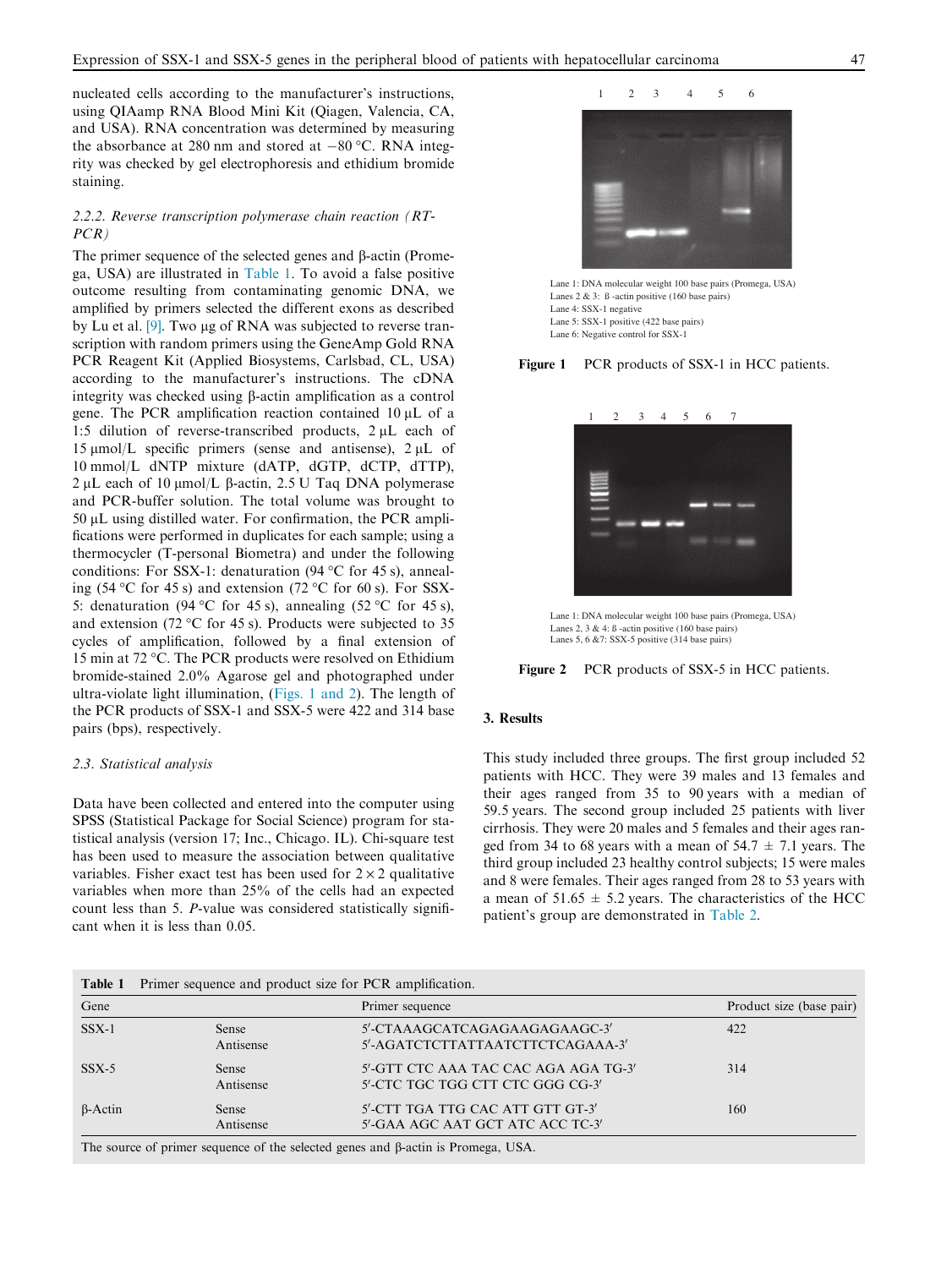| Studied variables         | Total number $= 52$  | Percent |  |  |
|---------------------------|----------------------|---------|--|--|
| Age (years)               |                      |         |  |  |
| Median                    | 59.5                 |         |  |  |
| Range                     | $35 - 90$            |         |  |  |
| Gender                    |                      |         |  |  |
| Male                      | 39                   | 75.0    |  |  |
| Female                    | 13                   | 25.0    |  |  |
| Tumor size:               |                      |         |  |  |
| $\leqslant$ 5 cm          | 21                   | 40.4    |  |  |
| $> 5$ cm                  | 31                   | 59.6    |  |  |
| Stage                     |                      |         |  |  |
| $\mathbf{I}$              | 14                   | 26.9    |  |  |
| III                       | 32                   | 61.6    |  |  |
| IV                        | 6                    | 11.5    |  |  |
| Tumor differentiation     |                      |         |  |  |
| Well differentiated       | 10                   | 19.2    |  |  |
| Moderately differentiated | 34                   | 65.4    |  |  |
| Poorly differentiated     | 8                    | 15.4    |  |  |
| Hepatitis B               |                      |         |  |  |
| Positive                  | 5                    | 9.6     |  |  |
| Negative                  | 47                   | 90.4    |  |  |
| Hepatitis C               |                      |         |  |  |
| Positive                  | 11                   | 21.2    |  |  |
| Negative                  | 41                   | 78.8    |  |  |
| $SSX-I^*$                 |                      |         |  |  |
| Positive                  | 21                   | 40.4    |  |  |
| Negative                  | 31                   | 59.6    |  |  |
| $SSX-5$ <sup>*</sup>      |                      |         |  |  |
| Positive                  | 19                   | 36.5    |  |  |
| Negative                  | 33                   | 63.5    |  |  |
| <b>Bilharziasis</b>       |                      |         |  |  |
| Positive                  | 11                   | 21.2    |  |  |
| Negative                  | 41                   | 78.8    |  |  |
| AFP                       |                      |         |  |  |
| Mean $\pm$ SD             | $5557.8 \pm 30520.0$ |         |  |  |
| Range                     | 2.6-218000.0         |         |  |  |

<span id="page-3-0"></span>Table 2 Description of characteristics of Hepatocellular carcinoma patients.

# 4.1. Expression of both SSX-1 and SSX-5 in peripheral blood

In our study neither SSX-1 nor SSX-5 mRNA could be detected in the peripheral blood of the 25 patients with liver cirrhosis or the 23 normal control subjects.

In the peripheral blood samples of the 52 HCC patients, 34/ 52 cases (65.4%) showed positive expressions of SSX-1and/or SSX-5 [\(Table 3](#page-4-0)), positive rates were (40.4%) and (36.5%) for SSX-1 and SSX-5 expression, [Figs. 1 and 2](#page-2-0), respectively. SSX-1 and SSX-5 were co-expressed in 6 (11.54%) out of 52 cases of HCC [\(Table 3](#page-4-0)).

# 4.2. Peripheral blood expression of SSX-1 and SSX-5 in relation to clinical/laboratory parameters

In this study, no significant associations were found between SSX-1 and SXX-5 expression in peripheral blood, on one side, and most of the clinical/laboratory parameters studied, on the other side. These parameters include age, gender, tumor staging, tumor size, degree of tumor differentiation, different AFP serum levels, hepatitis B viral infection and Bilharziasis (*P*-values were  $> 0.05$ ), [\(Table 4\)](#page-4-0).

Also, our results revealed that 9/14 stage II HCC cases  $(64.3\%)$  were positive for at least one of the SSX genes expression (2 positive for SSX-1, 6 for SSX-5 and 1 for both), meanwhile, 20/32 stage III HCC cases (62.5%) were positive for at least one of the SSX genes expression (11 positive for SSX-1, 6 for SSX-5 and 3 for both) and 5/6 stage IV HCC cases (83.3%) were positive for at least one of the SSX genes expression (2 positive for SSX-1, 1 for SSX-5 and 2 for both).

Among the twenty-one HCC patients who had SSX-1 gene transcripts and the nineteen HCC patients who had SSX-5 gene transcripts detected in their peripheral blood, only 6 patients 28.6% and 31.6%, respectively, showed AFP levels  $>400$  ng/Ml, in their serum ([Table 4\)](#page-4-0); consistent with the general standard levels of AFP required for diagnosis of HCC [\[15\].](#page-6-0)

In the present study, 27/52 of our HCC cases (51.9%) had prior liver cirrhosis; among which 11 were positive for HCV, 5 were positive for HBV and 11 were positive for Bilharziasis. From the 11 positive HCV, 7 cases (63.6%) showed positive expression of one/or both SSX genes, while, all the 5 positive HBV cases (100%) showed positive expression of one/or both SSX genes. Also, out of the 11 cases with post Bilharzial cirrhosis 7 cases (63.6%) showed positivity of one/or both SSX genes.

[Table 4](#page-4-0) shows a significant association between SSX-1 mRNA expression, in peripheral blood of HCC cases, and hepatitis C infection (*P*-value = 0.02), while, it shows no association between SSX-5 mRNA expression and hepatitis C infection (*P*-value =  $0.16$ ).

#### 5. Discussion

Hepatocellular carcinoma (HCC) is one of the most common malignant tumors. It occurs mainly in patients with chronic liver disease such as hepatitis B and C infection. These high-risk patients are closely followed up, and increasing numbers of small equivocal lesions are detected by imaging diagnosis. They are now widely recognized as a precursor or early stage of HCC and are classified as dysplastic nodules or early HCC. It is considered that early HCC is a key step in the process of HCC development and progression. However, the molecular mechanisms of early hepato-carcinogenesis are far from clear. Recent progress in comprehensive analysis of gene expression is shedding some light on this issue [\[16\].](#page-6-0) The carcinogenesis of HCC is a multifactorial, multistep and complex process. Its prognosis is poor and early diagnosis and monitoring metastasis of HCC are of the utmost importance. Circulating diagnostic and prognostic molecular markers could be used in proper postoperative treatment of patients at an early stage of HCC development [\[17\].](#page-6-0)

Cancer testis antigens represent a category of tumor-associated antigens normally expressed in male germ cells but not in adult somatic tissues [\[18\]](#page-6-0). A number of cancer testis antigens have been found expressed with high percentage and specificity in HCC. The expression of SSX mRNA was investigated by Wu et al., in HCC tissues and corresponding peripheral blood of 37 patients with HCC, 15 samples of cirrhotic tissues and 15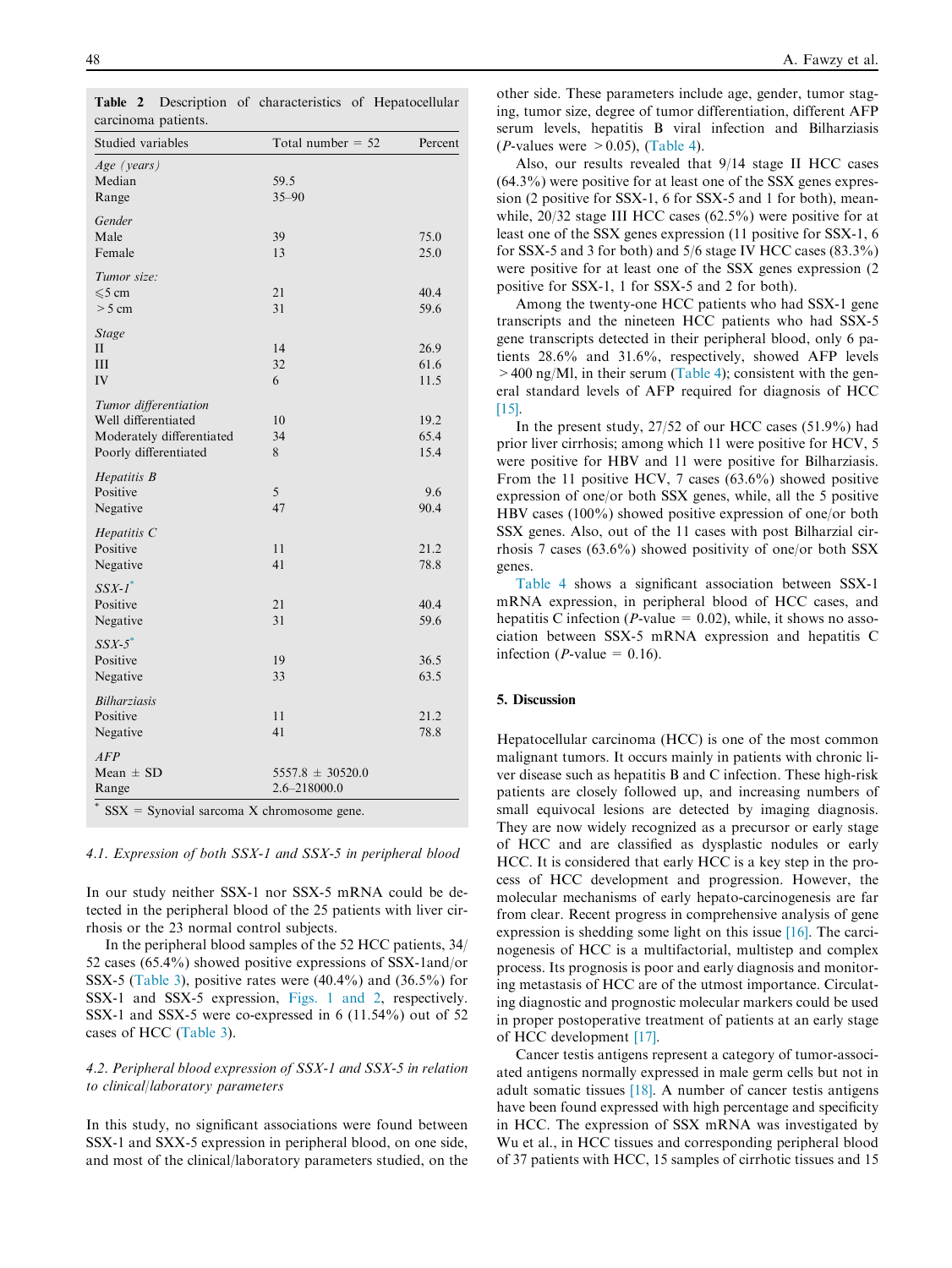<span id="page-4-0"></span>

|  |  |  | Table 3 Association between the expressions of SSX-1 and SSX-5 among the studied group of Hepatocellular carcinoma patients. |
|--|--|--|------------------------------------------------------------------------------------------------------------------------------|
|--|--|--|------------------------------------------------------------------------------------------------------------------------------|

| Variable                           |     | SSX-5 negative patients ( $n = 33$ ) |     | SSX-5 positive patients $(n = 19)$ |      |  |
|------------------------------------|-----|--------------------------------------|-----|------------------------------------|------|--|
|                                    | No. | $\frac{0}{0}$                        | No. |                                    |      |  |
| SSX-1 negative patients $(n = 31)$ |     | 54.5                                 |     | 68.4                               | 0.33 |  |
| SSX-1 positive patients $(n = 21)$ |     | 45.5                                 |     | 31.6                               |      |  |

 $SSX =$  synovial sarcoma X chromosome gene,  $n =$  number.

|                    |  |  |  | Table 4 Associations of expression of SSX-1 gene and SSX-5 gene in peripheral blood of hepatocellular carcinoma patients and |  |  |
|--------------------|--|--|--|------------------------------------------------------------------------------------------------------------------------------|--|--|
| studied variables. |  |  |  |                                                                                                                              |  |  |

| Studied variables         | SSX-1 gene expression           |               |                |                                 |          |                                 | SSX-5 gene expression |                                 |               |            |  |
|---------------------------|---------------------------------|---------------|----------------|---------------------------------|----------|---------------------------------|-----------------------|---------------------------------|---------------|------------|--|
|                           | Negative patients<br>$(n = 31)$ |               |                | Positive patients<br>$(n = 21)$ |          | Negative patients<br>$(n = 33)$ |                       | Positive patients<br>$(n = 19)$ |               | $P$ -value |  |
|                           | No.                             | $\frac{0}{0}$ | No             | $\frac{0}{0}$                   |          | No                              | $\frac{0}{0}$         | N <sub>o</sub>                  | $\frac{0}{0}$ |            |  |
| Age                       |                                 |               |                |                                 |          |                                 |                       |                                 |               |            |  |
| < 40                      | $\mathfrak{2}$                  | 6.5           | $\sqrt{2}$     | 9.5                             | 0.68     | $\mathbf{1}$                    | 3.0                   | $\mathfrak{Z}$                  | 15.8          | 0.13       |  |
| $\geqslant$ 40            | 29                              | 93.5          | 19             | 90.5                            |          | 32                              | 97.0                  | 16                              | 84.2          |            |  |
| Gender                    |                                 |               |                |                                 |          |                                 |                       |                                 |               |            |  |
| Male                      | 22                              | 71.0          | 6              | 28.6                            | 0.42     | 25                              | 75.8                  | 14                              | 73.7          | 0.87       |  |
| Female                    | 9                               | 29.0          | 15             | 71.4                            |          | 8                               | 24.2                  | 5                               | 26.3          |            |  |
| Tumor size                |                                 |               |                |                                 |          |                                 |                       |                                 |               |            |  |
| $\leqslant$ 5 cm          | 15                              | 48.4          | 6              | 28.6                            | 0.15     | 13                              | 39.4                  | $\,$ 8 $\,$                     | 42.1          | 0.85       |  |
| $> 5$ cm                  | 16                              | 51.6          | 15             | 71.4                            |          | 20                              | 60.6                  | 11                              | 57.9          |            |  |
| <b>Stage</b>              |                                 |               |                |                                 |          |                                 |                       |                                 |               |            |  |
| $\mathbf{I}$              | 11                              | 35.5          | 3              | 14.3                            | 0.138    | $\overline{7}$                  | 21.2                  | $\overline{7}$                  | 36.8          | 0.281      |  |
| III                       | 18                              | 58.1          | 14             | 66.7                            |          | 23                              | 69.7                  | $\overline{9}$                  | 47.4          |            |  |
| IV                        | $\sqrt{2}$                      | 6.4           | $\overline{4}$ | 19.0                            |          | $\mathfrak{Z}$                  | 9.1                   | $\mathfrak{Z}$                  | 15.8          |            |  |
| Tumor differentiation     |                                 |               |                |                                 |          |                                 |                       |                                 |               |            |  |
| Well differentiated       | $\boldsymbol{7}$                | 22.6          | 3              | 14.3                            | 0.34     | 6                               | 18.2                  | $\overline{4}$                  | 21.1          | 0.96       |  |
| Moderately differentiated | 21                              | 67.7          | 13             | 61.9                            |          | 22                              | 66.7                  | 12                              | 63.2          |            |  |
| Poorly differentiated     | 3                               | 9.7           | 5              | 23.8                            |          | 5                               | 15.2                  | $\mathfrak{Z}$                  | 15.8          |            |  |
| AFP                       |                                 |               |                |                                 |          |                                 |                       |                                 |               |            |  |
| ${\leq}20$                | 9                               | 29            | 3              | 14.3                            | 0.45     | 9                               | 27.3                  | 3                               | 15.8          | 0.62       |  |
| $>20 \leq 400$            | 14                              | 45.2          | 12             | 57.1                            |          | 16                              | 48.5                  | 10                              | 52.6          |            |  |
| >400                      | 8                               | 25.8          | 6              | 28.6                            |          | 8                               | 24.2                  | 6                               | 31.6          |            |  |
| Hepatitis B               |                                 |               |                |                                 |          |                                 |                       |                                 |               |            |  |
| Negative                  | 30                              | 96.8          | 17             | $81.0\,$                        | 0.14     | 31                              | 93.9                  | 16                              | 84.2          | 0.34       |  |
| Positive                  | $\mathbf{1}$                    | 3.2           | $\overline{4}$ | 19.0                            |          | $\overline{2}$                  | 6.1                   | 3                               | 15.8          |            |  |
| Hepatitis C               |                                 |               |                |                                 |          |                                 |                       |                                 |               |            |  |
| Negative                  | 21                              | 67.7          | $20\,$         | 95.2                            | $0.02^*$ | 28                              | 84.8                  | 13                              | 68.4          | 0.16       |  |
| Positive                  | 10                              | 32.3          | 1              | 4.8                             |          | 5                               | 15.2                  | 6                               | 31.6          |            |  |
| Bilharziasis              |                                 |               |                |                                 |          |                                 |                       |                                 |               |            |  |
| Negative                  | 24                              | 77.4          | 17             | 81.0                            | 0.76     | 25                              | 75.8                  | 16                              | 84.2          | 0.73       |  |
| positive                  | $\overline{7}$                  | 22.6          | $\overline{4}$ | 19.0                            |          | $\,$ 8 $\,$                     | 24.2                  | $\mathfrak{Z}$                  | 15.8          |            |  |

Significant association.

normal tissues with the same method. Two cancer testis antigens (SSX-2 and SSX-5) showed in this study high specific and high frequent expression only in HCC tissues. In corresponding peripheral blood of HCC patients, the positive expression rate of these two cancer testis antigens mRNA was not very high [\[19\].](#page-6-0) However, a later study on another two cancer testis antigens (SSX-1 and NY-ESO1) in the same group of patients and with the same methods showed that SSX-1 can be potentially used as a molecular marker in peripheral blood, with short-term recurrence rate at 46% in patients whose peripheral blood expressed SSX-1 mRNA, while the recurrence rate in patients with negative SSX-1 mRNA was 28.6% [\[9\].](#page-6-0)

In a different study, specific expression of cancer testis antigens was observed in AFP negative HCC, suggesting the application of their mRNA as tumor markers to detect circulating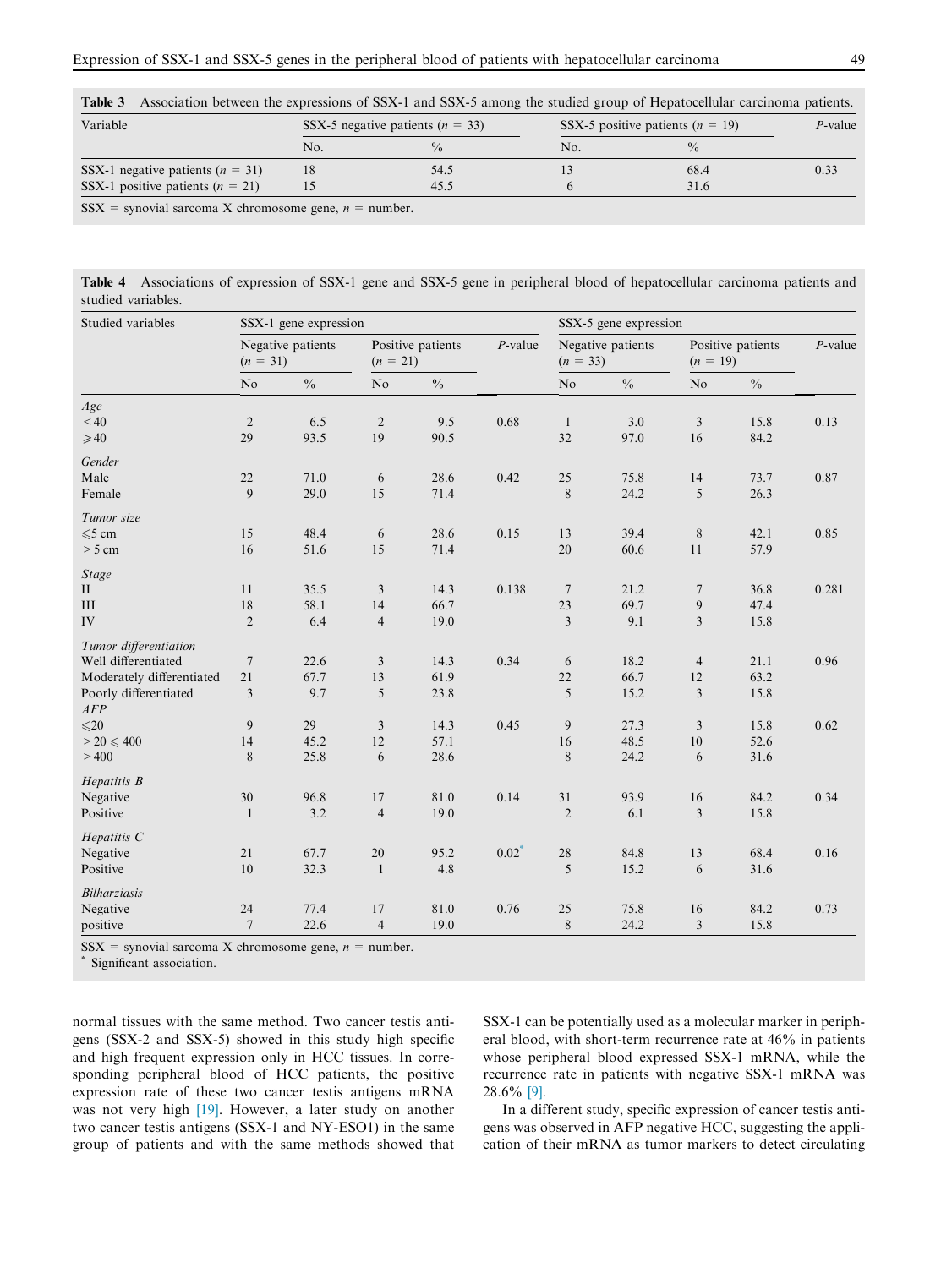<span id="page-5-0"></span>HCC cells [\[20\].](#page-6-0) Also FATE/BJ-HCC-2 (another cancer testis antigen) mRNA expression was detected in the peripheral blood mononuclear cells (PBMCs) of 46.67% patients, whose HCC tissue samples were positive for FATE/BJ-HCC-2 mRNA, which implicated tumor cell dissemination in blood circulation and related to the metastasis of HCC [\[21\].](#page-6-0) These studies suggest that cancer testis antigen expressions can be used in peripheral blood to detect HCC circulating cells.

In our study, the expression of SSX-1 and SSX-5 genes in the peripheral blood, among a cohort of Egyptian HCC patients, was detected by RT-PCR and up to our Knowledge this is the first study in Egypt investigating the expression of both genes in the peripheral blood samples rather than the tumor tissues. Our study showed positive rates of expression of SSX-1 and SSX-5 mRNA in the peripheral blood of HCC patients, while, their expression was not detected in the peripheral blood of the cirrhotic patients' group or the healthy controls; therefore, indicating a considerable degree of their specificity for HCC tumor and may suggest the importance of detecting HCC circulating tumor cells (CTC) as recently highlighted by some other authors [\[18,22\].](#page-6-0) Detecting these transcripts in PB of early HCC patients can demonstrate hematogeneous dissemination of tumor cells more specifically than conventional methods, thus playing a supplementary role in the diagnosis of HCC [\[23\].](#page-6-0)

Chinese studies with SSX-1 expression in the peripheral blood of HCC patients showed positive expression rates of 34.4% [\[24\]](#page-6-0) and 38.9% [\[9\]](#page-6-0). These rates might be considered fairly close to ours (40.4%) because of the difference between the Chinese and Egyptian populations as well as that between their sample sizes and ours. Also, they revealed that no SXX-1 expression was detected in cirrhotic liver tissues, normal liver tissues or the peripheral blood of control patients [\[9\].](#page-6-0)

As for the SXX-5 expression, our rate (36.5) was considerably higher than that  $(23.1\%)$  revealed by others [\[25\]](#page-6-0); who also found that SXX-5 was not detected either in patients with hepatic cirrhosis or in normal controls.

This study revealed no significant associations between mRNA expression of SSX-1 and SSX-5 and many clinical/laboratory parameters in HCC patients; including age, gender, tumor staging, tumor size, extent of differentiation, serum afetoprotein (AFP) level and infection with hepatitis B virus (all *P*-values were  $> 0.05$ ). Therefore, our results were confirming some of the previously published studies [\[9,24,25\].](#page-6-0)

In this study, the statistically significant association encountered between SSX-1 gene expression and hepatitis C infection was indirect or negative; suggesting a possibility of specific inhibitory effect of the HCV on the SSX-1 gene expression among the HCC cases. This effect might be related to certain characteristics specific for the HCV species prevalent in Egypt; however we could not explain this possibility in this study. Therefore, extensive future studies are highly recommended to verify, explain or prove this suggestion.

In our study 51.9% of the HCC cases had prior liver cirrhosis and positivity of one/or both SSX genes was detected in 63.6% of the hepatitis C positive cases, 100% of the hepatitis B positive cases and 63.6% of cases with post Bilharzial cirrhosis. These results may indicate that this group of molecular markers seems promising as early detectors of HCC conversion in cirrhotic patients but further studies have to be done.

Our results revealed no significant association between the SSX genes expression in the peripheral blood and the HCC

tumor stages, yet,  $64.3\%$ ,  $62.5\%$  and  $83.3\%$  of cases with stages II–IV, respectively, were positive for at least one of the SSX genes expression. The latter two rates of SSX genes expression might have been expected to be high among the late (more advanced) stages (III and IV), but, the former high rate of positive expression among the early stage (II) was striking, indicating that CTC probably appear early in circulation and it is safe to assume that they can be detected as early as stage I. However none of our cases was stage I so further study of this stage is required. Also, it definitely suggests that SSX-1 and/or SSX-5 expressions in the peripheral blood of HCC patients have the potential to be used as early indicators for the tumor development. Furthermore, up to 83.3% of stage IV cases were positive for one or both genes confirming its reliability in detection of CTCs. In our study, Lack of statistical significance in relation between peripheral blood SSX genes expression and HCC stages can be attributed to the small number of patients in each stage.

The SSX proteins are a highly homologous group of CT-X antigens with demonstrated immunogenicity in patients with cancer, and a number of characteristics that make them attractive targets for tumor therapy. SSX2 in particular may be a high priority target for cancer therapy based upon certain predefined criteria for prioritization of tumor antigens, such as tumor specificity, oncogenicity, expression level, and number of identified epitopes [\[26,27\]](#page-6-0).

#### 6. Conclusion

ZThe SSX-1 and SSX-5 mRNA are specifically expressed in tumor cells circulating in the peripheral blood of patients with HCC and could be used as easy access, simple method molecular markers for early diagnosis of HCC patients in Egypt.

Application of SSX genes as targets for specific immunotherapy could be a highly interesting point in future studies on HCC patients in Egypt.

### Conflict of interest

The authors declare no conflict of interest. There is no financial or personal relationship with other people or organizations that could inappropriately influence their work.

#### References

- [1] [Caldwell S, Park SH. The epidemiology of hepatocellular cancer:](http://refhub.elsevier.com/S1110-8630(13)00091-8/h0005) [from the perspectives of public health problem to tumor biology. J](http://refhub.elsevier.com/S1110-8630(13)00091-8/h0005) [Gastroenterol 2009;44\(19\):96–101.](http://refhub.elsevier.com/S1110-8630(13)00091-8/h0005)
- [2] [Hussain K, El-Serag HB. Epidemiology, screening, diagnosis and](http://refhub.elsevier.com/S1110-8630(13)00091-8/h0010) [treatment of hepatocellular carcinoma. Minerva Gastroenterol-](http://refhub.elsevier.com/S1110-8630(13)00091-8/h0010)[Dietol 2009;55\(2\):123–38.](http://refhub.elsevier.com/S1110-8630(13)00091-8/h0010)
- [3] [El-Serag HB. Hepatocellular carcinoma. N Engl J Med](http://refhub.elsevier.com/S1110-8630(13)00091-8/h0015) [2011;365\(12\):1118–27.](http://refhub.elsevier.com/S1110-8630(13)00091-8/h0015)
- [4] [Bruix J, Sherman M. Management of hepatocellular carcinoma:](http://refhub.elsevier.com/S1110-8630(13)00091-8/h0020) [an update. Hepatology 2011;53\(3\):1020–2](http://refhub.elsevier.com/S1110-8630(13)00091-8/h0020).
- [5] National Cancer Institute: cancer registry. URL: [http://](http://dx.doi.org/nci.cu.edu.eg/lectures/NCI%20registry%202003-03) [dx.doi.org/nci.cu.edu.eg/lectures/NCI%20registry%202003-03](http://dx.doi.org/nci.cu.edu.eg/lectures/NCI%20registry%202003-03); 2002–2003 [accessed Oct. 12].
- [6] [Arafa N, El Hoseiny M, Rekacewicz C, et al. Changing pattern of](http://refhub.elsevier.com/S1110-8630(13)00091-8/h0030) [hepatitis C virus spread in rural areas of Egypt. J Hepatol](http://refhub.elsevier.com/S1110-8630(13)00091-8/h0030) [2005;43:418–24](http://refhub.elsevier.com/S1110-8630(13)00091-8/h0030).